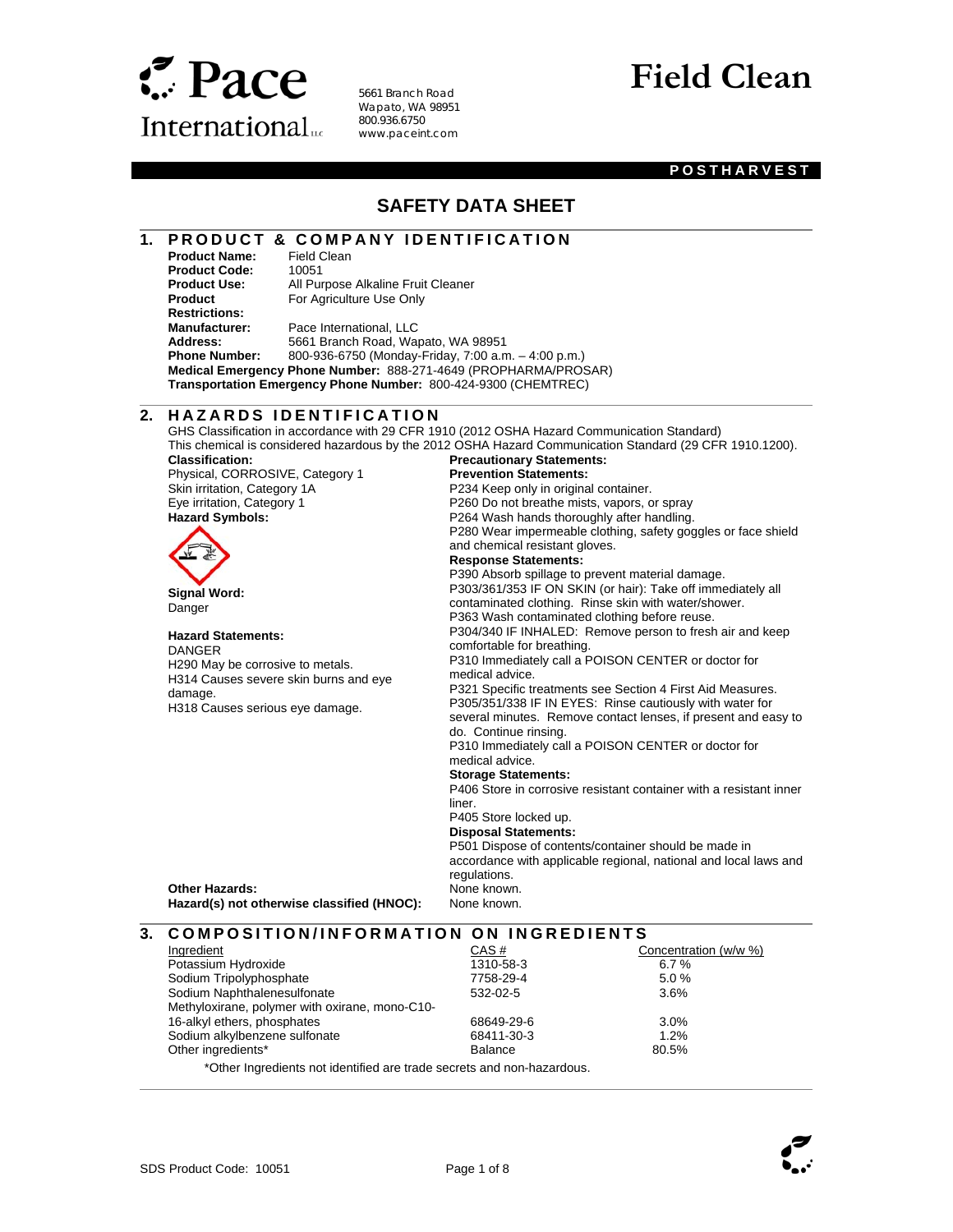### **4. FIRST AID MEASURES**

| General        | Have the product container, label or Safety Data Sheet with you when calling a poison control  |
|----------------|------------------------------------------------------------------------------------------------|
| Advice:        | center or physician, or going for treatment. You may also contact PROPHARMA (PROSAR) 1-        |
|                | 888-271-4649 for emergency medical treatment information.                                      |
| If on Skin     | Take off immediately contaminated clothing. Wash skin with plenty of soap and water/shower.    |
| (or hair):     | Wash contaminated clothing before reuse.                                                       |
| If in Eyes:    | Hold eye open and rinse slowly and gently with water for $15 - 20$ minutes. Remove contact     |
|                | lenses, if present, after the first 5 minutes, then continue rinsing eye. Immediately call a   |
|                | POISON CENTER or doctor for medical advice.                                                    |
| If Swallowed:  | Rinse mouth. Do not induce vomiting unless told to do so by a poison control center or doctor. |
|                | Do not give anything by mouth to an unconscious person.                                        |
| If Inhaled:    | Remove person to fresh air and keep comfortable for breathing. Immediately call a POISON       |
|                | CENTER or doctor for medical advice.                                                           |
| <b>Most</b>    | Burning pain and severe corrosive skin damage. Causes serious eye damage. Symptoms may         |
| important      | include stinging, tearing, redness, swelling, and blurred vision. Permanent eye damage         |
| Symptoms /     | including blindness could result.                                                              |
| effects, acute |                                                                                                |
| and            |                                                                                                |
| Delayed:       |                                                                                                |
| Indication of  | Treat patient symptomatically.                                                                 |
| any immediate  |                                                                                                |
| medical        |                                                                                                |
| attention and  |                                                                                                |
| special        |                                                                                                |
| treatment      |                                                                                                |
| needed:        |                                                                                                |
|                |                                                                                                |

### **5. FIRE FIGHTING MEASURES**

 $\overline{\phantom{a}}$ 

 $\overline{a}$ 

| <b>Suitable Extinguishing Media:</b><br><b>Unsuitable Extinguishing</b><br>Media: | Water fog. Foam. Dry chemical powder. Carbon dioxide.<br>Not available.                          |
|-----------------------------------------------------------------------------------|--------------------------------------------------------------------------------------------------|
| Special Hazards Arising from<br>the Chemical:                                     | During fire, gases hazardous to health may be formed.                                            |
| Special protective equipment<br>and precautions for<br>firefighters:              | Self-contained breathing apparatus and full protective clothing must be worn<br>in case of fire. |
| Fire-fighting<br>equipment/instructions:                                          | Move containers from fire area if you can do so without risk.                                    |
| <b>Hazardous combustion</b><br>products:                                          | May include and are not limited to: Oxides of carbon. Oxides of phosphorus.<br>Oxides of sulfur. |

### **6. ACCIDENTAL RELEASE MEASURES**

| <b>Personal Precautions,</b><br><b>Protective Equipment and</b><br><b>Emergency procedures:</b> | Keep unnecessary personnel away. Keep people away from and upwind of<br>spill/leak. Keep out of low areas. Wear appropriate protective equipment and<br>clothing during clean-up. Do not breathe mist or vapor. Do not touch damaged<br>containers or spilled material unless wearing appropriate protective clothing.<br>Ensure adequate ventilation. Local authorities should be advised if significant<br>spillages cannot be contained. For personal protection, (see section 8 of the                                                                                                               |
|-------------------------------------------------------------------------------------------------|----------------------------------------------------------------------------------------------------------------------------------------------------------------------------------------------------------------------------------------------------------------------------------------------------------------------------------------------------------------------------------------------------------------------------------------------------------------------------------------------------------------------------------------------------------------------------------------------------------|
|                                                                                                 | SDS).                                                                                                                                                                                                                                                                                                                                                                                                                                                                                                                                                                                                    |
| <b>Environmental Precautions:</b><br><b>Containment / Clean-Up</b><br>Methods:                  | Do not allow product to enter sewers, lakes, streams or other bodies of water.<br>Stop leak if you can do so without risk. Dike the spilled material, where this is<br>possible. Cover with plastic sheet to prevent spreading. Absorb in vermiculite,<br>dry sand or earth and place into containers. Never return spills to original<br>containers for re-use. Clean surface thoroughly to remove residual<br>contamination. Following product recovery, flush area with water. Prevent<br>entry into waterways, sewer, basements or confined areas. For waste<br>disposal, see section 13 of the SDS. |

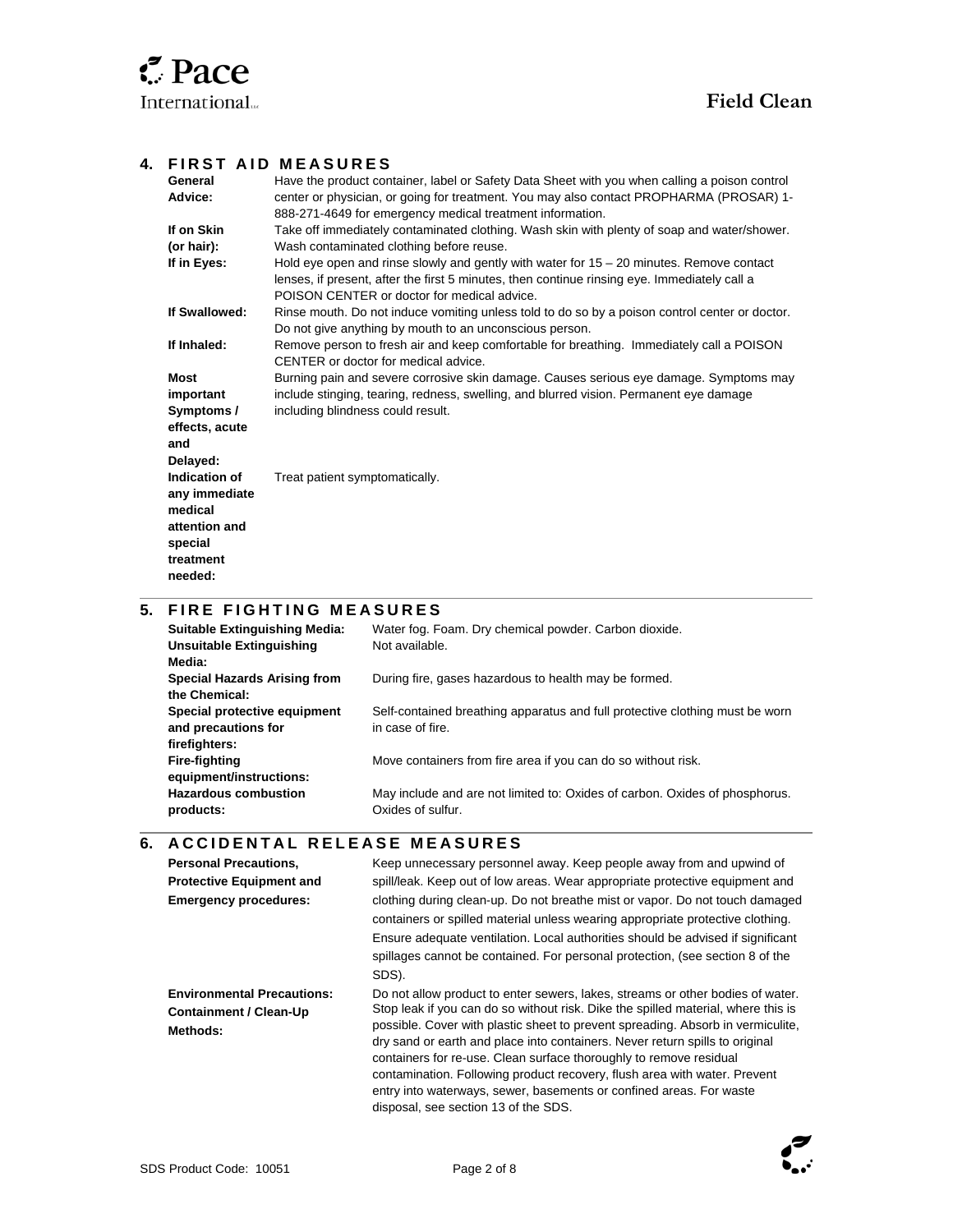l

| 7. | <b>HANDLING &amp; STORAGE</b>                                                                                                                                                             |                                                                                                                                                         |                                                                     |  |  |
|----|-------------------------------------------------------------------------------------------------------------------------------------------------------------------------------------------|---------------------------------------------------------------------------------------------------------------------------------------------------------|---------------------------------------------------------------------|--|--|
|    | <b>Precautions for</b>                                                                                                                                                                    | Use good industrial hygiene practices in handling this material.<br>DO NOT get in eyes, on skin or clothing.<br>Do not breathe mists, vapors, or spray. |                                                                     |  |  |
|    | Safe Handling:                                                                                                                                                                            |                                                                                                                                                         |                                                                     |  |  |
|    |                                                                                                                                                                                           |                                                                                                                                                         |                                                                     |  |  |
|    | Keep container tightly closed.<br>Wear appropriate personal protective equipment (see Section 8 of the SDS).<br>Wash thoroughly after handling.<br>When using do not eat, drink or smoke. |                                                                                                                                                         |                                                                     |  |  |
|    |                                                                                                                                                                                           |                                                                                                                                                         |                                                                     |  |  |
|    |                                                                                                                                                                                           |                                                                                                                                                         |                                                                     |  |  |
|    |                                                                                                                                                                                           |                                                                                                                                                         |                                                                     |  |  |
|    | <b>Conditions for</b>                                                                                                                                                                     | Keep in original container. Store in locked location.                                                                                                   |                                                                     |  |  |
|    | Safe Storage,                                                                                                                                                                             | Store in a cool, dry, well-ventilated place.                                                                                                            |                                                                     |  |  |
|    | including any                                                                                                                                                                             | Store in a corrosion resistant container with a resistant inner liner.                                                                                  |                                                                     |  |  |
|    | Incompatibilities:                                                                                                                                                                        | Store away from incompatible materials (see Section 10 of the SDS).                                                                                     |                                                                     |  |  |
|    |                                                                                                                                                                                           | Keep container upright to prevent leakage and release into environment.                                                                                 |                                                                     |  |  |
|    |                                                                                                                                                                                           | Absorb spillage to prevent material damage.                                                                                                             |                                                                     |  |  |
|    |                                                                                                                                                                                           | Keep out of reach of children.                                                                                                                          |                                                                     |  |  |
|    |                                                                                                                                                                                           |                                                                                                                                                         |                                                                     |  |  |
| 8. |                                                                                                                                                                                           | EXPOSURE CONTROLS/PERSONAL PROTECTION                                                                                                                   |                                                                     |  |  |
|    | <b>US. ACGIH Threshold Limit Values</b>                                                                                                                                                   |                                                                                                                                                         |                                                                     |  |  |
|    | <b>Components</b>                                                                                                                                                                         | <b>Type</b>                                                                                                                                             | Value                                                               |  |  |
|    | Potassium hydroxide CAS# 1310-58-3                                                                                                                                                        | Ceiling                                                                                                                                                 | $2$ mg/m $3$                                                        |  |  |
|    | US. NIOSH: Pocket Guide to Chemical Hazards                                                                                                                                               |                                                                                                                                                         |                                                                     |  |  |
|    | Potassium hydroxide CAS# 1310-58-3<br><b>TWA</b><br>$2$ mg/m $3$                                                                                                                          |                                                                                                                                                         |                                                                     |  |  |
|    | US ACGIH Threshold Limit Values: Skin designation                                                                                                                                         |                                                                                                                                                         |                                                                     |  |  |
|    | Naphthalene (CAS 91-20-3)<br>Can be absorbed through the skin.                                                                                                                            |                                                                                                                                                         |                                                                     |  |  |
|    | <b>Biological limit values</b>                                                                                                                                                            | No biological exposure limits noted for the ingredient(s).                                                                                              |                                                                     |  |  |
|    | <b>Exposure guidelines</b>                                                                                                                                                                | See above                                                                                                                                               |                                                                     |  |  |
|    | Appropriate engineering                                                                                                                                                                   |                                                                                                                                                         | Good general ventilation (typically 10 air changes per hour) should |  |  |
|    | controls                                                                                                                                                                                  |                                                                                                                                                         | be used. Ventilation rates should be matched to conditions. If      |  |  |
|    |                                                                                                                                                                                           |                                                                                                                                                         | applicable, use process enclosures, local exhaust ventilation, or   |  |  |
|    |                                                                                                                                                                                           | other engineering controls to maintain airborne levels below                                                                                            |                                                                     |  |  |
|    |                                                                                                                                                                                           |                                                                                                                                                         | recommended exposure limits. If exposure limits have not been       |  |  |
|    |                                                                                                                                                                                           | established, maintain airborne levels to an acceptable level.                                                                                           |                                                                     |  |  |
|    |                                                                                                                                                                                           | Individual protection measures, such as personal protective equipment                                                                                   |                                                                     |  |  |
|    | <b>Eye/face protection</b>                                                                                                                                                                | Wear safety glasses with side shields (or goggles). Eye fountain and                                                                                    |                                                                     |  |  |
|    |                                                                                                                                                                                           | washing facilities should be available.                                                                                                                 |                                                                     |  |  |
|    | <b>Skin protection</b>                                                                                                                                                                    |                                                                                                                                                         |                                                                     |  |  |
|    | <b>Hand protection</b>                                                                                                                                                                    | Nitrile, neoprene, and vinyl (PVC) gloves or other impervious gloves.                                                                                   |                                                                     |  |  |
|    | Other                                                                                                                                                                                     | Use of an impervious apron or clothing.                                                                                                                 |                                                                     |  |  |
|    | <b>Respiratory protection</b>                                                                                                                                                             | Where exposure guideline levels may be exceeded, use an approved NIOSH                                                                                  |                                                                     |  |  |
|    |                                                                                                                                                                                           | respirator. Respirator should be selected by and used under the direction of                                                                            |                                                                     |  |  |
|    |                                                                                                                                                                                           | a trained health and safety professional following requirements found in                                                                                |                                                                     |  |  |
|    |                                                                                                                                                                                           | OSHA's respirator standard (29 CFR 1910.134)                                                                                                            |                                                                     |  |  |
|    | <b>Thermal hazards</b>                                                                                                                                                                    | Not applicable.                                                                                                                                         |                                                                     |  |  |
|    | General hygiene considerations                                                                                                                                                            | Use good industrial hygiene practices in handling this material. When using                                                                             |                                                                     |  |  |
|    |                                                                                                                                                                                           | do not eat, drink, or smoke. Wash thoroughly after handling.                                                                                            |                                                                     |  |  |

### **9. P H Y S I C A L & C H E M I C A L P R O P E R T I E S**

| <b>Physical state:</b>         | Liquid             | Upper/Lower flammability       | Not available       |
|--------------------------------|--------------------|--------------------------------|---------------------|
|                                |                    | limits:                        |                     |
| Appearance / Color:            | Light Amber, clear | Vapor pressure:                | Not available       |
| Odor:                          | odorless           | Vapor density: (air =1)        | Not available       |
| Odor threshold:                | Not available      | Specific Gravity: $(H_2O = 1)$ | 1.125               |
| pH:                            | 14                 | Solubility:                    | miscible with water |
| <b>Melting/Freezing point:</b> | Not available      | <b>Partition coefficient</b>   | Not available       |
|                                |                    | (n-octanol-water):             |                     |



l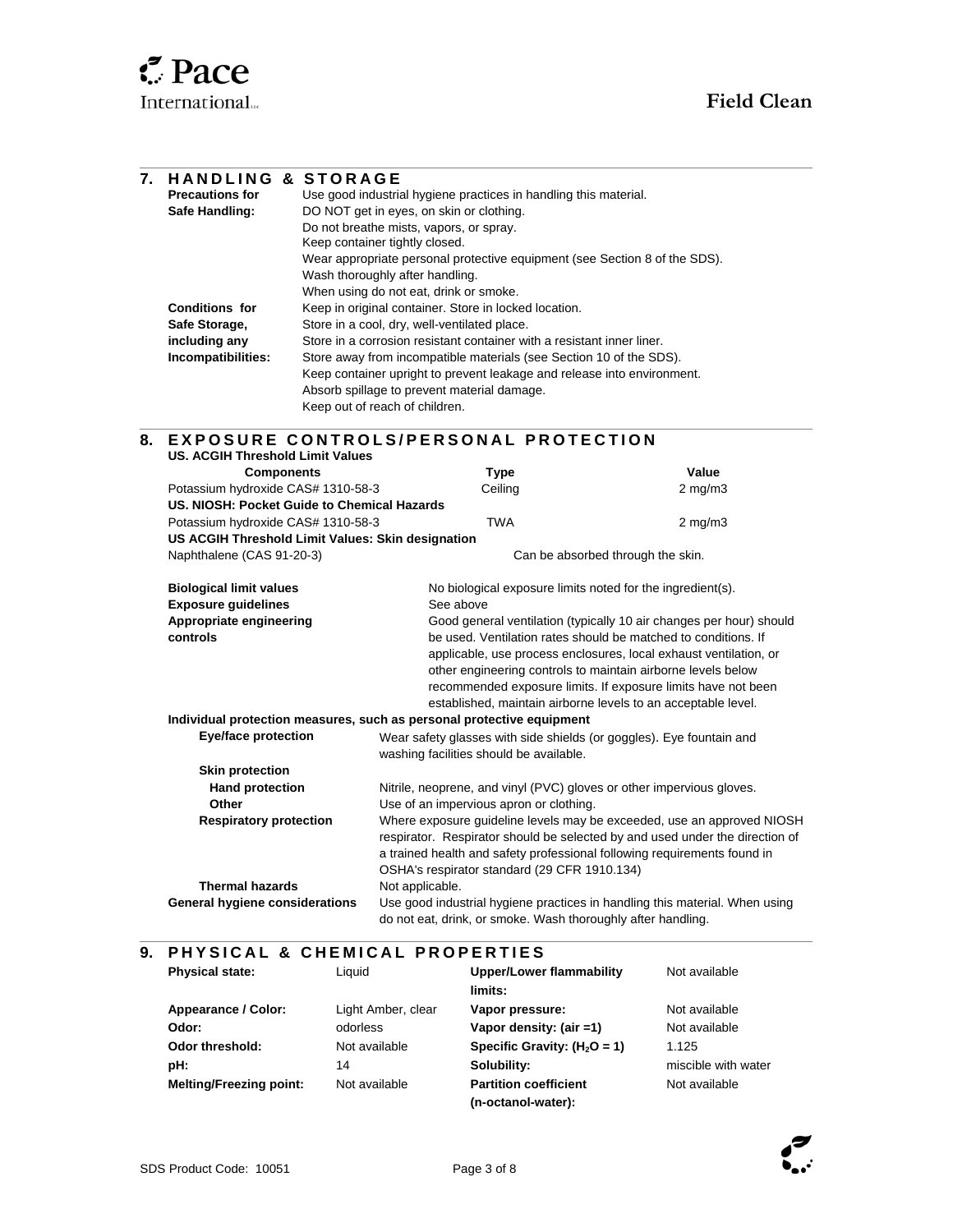## **Z** Pace International...<br>
Field Clean

l

l

| <b>Pour Point:</b>         | Not available  | Auto-ignition temperature:   | Not available |
|----------------------------|----------------|------------------------------|---------------|
| Initial boiling point and  | 212°F (100°C)  | Decomposition temperature:   | Not available |
| boiling range:             |                |                              |               |
| Flash point:               | Not flammable  | Viscosity:                   | Not available |
| <b>Evaporation rate:</b>   | Not available  | <b>Explosive properties:</b> | Not explosive |
| Flammability (solid, gas): | Not applicable | <b>Oxidizing properties:</b> | Not oxidizing |

### **10. S T A B I L I T Y & R E A C T I V I T Y**

| <b>Reactivity hazards:</b>      | Reacts violently with strong acids. This product may react with oxidizing<br>agents. May be corrosive to metals. This product may react with strong<br>oxidizing agents. |
|---------------------------------|--------------------------------------------------------------------------------------------------------------------------------------------------------------------------|
| <b>Possibility of Hazardous</b> | Hazardous polymerization does not occur.                                                                                                                                 |
| <b>Reactions:</b>               |                                                                                                                                                                          |
| <b>Chemical stability:</b>      | Stable under recommended storage conditions.                                                                                                                             |
| Conditions to avoid:            | Do not mix with other chemicals.                                                                                                                                         |
| Incompatible materials:         | Acids. Oxidizing agents. Metals. Maleic anhydride.                                                                                                                       |
| <b>Hazardous decomposition</b>  | May include and are not limited to: Oxides of carbon. Oxides of sulfur. Oxides                                                                                           |
| products:                       | of phosphorus.                                                                                                                                                           |

### **11. TOXICOLOGICAL INFORMATION**

| <b>Routes of exposure</b><br>Information on likely routes of exposure                 | Eye, Skin contact, Inhalation, Ingestion.                                                                                                                                                                             |
|---------------------------------------------------------------------------------------|-----------------------------------------------------------------------------------------------------------------------------------------------------------------------------------------------------------------------|
| Ingestion<br><b>Inhalation</b>                                                        | Causes digestive tract burns. May cause stomach distress, nausea or vomiting.<br>May cause irritation to the respiratory system. Prolonged inhalation may be harmful.                                                 |
| Skin corrosion /<br>irritation:                                                       | May cause chemical burns. Harmful contact may not cause immediate pain.                                                                                                                                               |
| Eye damage /<br>irritation:                                                           | Causes serious eye damage.                                                                                                                                                                                            |
| Symptoms related to the<br>physical, chemical and<br>toxicological<br>characteristics | Burning pain and severe corrosive skin damage. Causes serious eye damage.<br>Symptoms may include stinging, tearing, redness, swelling, and blurred vision.<br>Permanent eye damage including blindness could result. |

| Information on toxicological effects |                                                                                            |                     |  |
|--------------------------------------|--------------------------------------------------------------------------------------------|---------------------|--|
| <b>Acute toxicity</b>                | May cause severe skin burns and eye damage. May cause an allergic skin reaction.           |                     |  |
| <b>Components</b>                    | <b>Species</b>                                                                             | <b>Test Results</b> |  |
|                                      | Methyloxirane, polymer with oxirane, mono-C10-16-alkyl ethers, phosphates (CAS 68649-29-6) |                     |  |
| Acute                                |                                                                                            |                     |  |
| Dermal                               |                                                                                            |                     |  |
| LD50                                 | Not available                                                                              |                     |  |
| <i><b>Inhalation</b></i>             |                                                                                            |                     |  |
| <b>LC50</b>                          | Not available                                                                              |                     |  |
| Oral                                 |                                                                                            |                     |  |
| LD50                                 | Not available                                                                              |                     |  |
| Potassium hydroxide (CAS 1310-58-3)  |                                                                                            |                     |  |
| Acute                                |                                                                                            |                     |  |
| Dermal                               |                                                                                            |                     |  |
| LD50                                 | Not available                                                                              |                     |  |
| Inhalation                           |                                                                                            |                     |  |
| <b>LC50</b>                          | Not available                                                                              |                     |  |
| Oral                                 |                                                                                            |                     |  |
| LD50                                 | Rat                                                                                        | 388 mg/kg, ECHA     |  |
|                                      |                                                                                            | 365 mg/kg, ECHA     |  |
|                                      |                                                                                            | 333 mg/kg, ECHA     |  |
|                                      |                                                                                            | $273$ mg/kg         |  |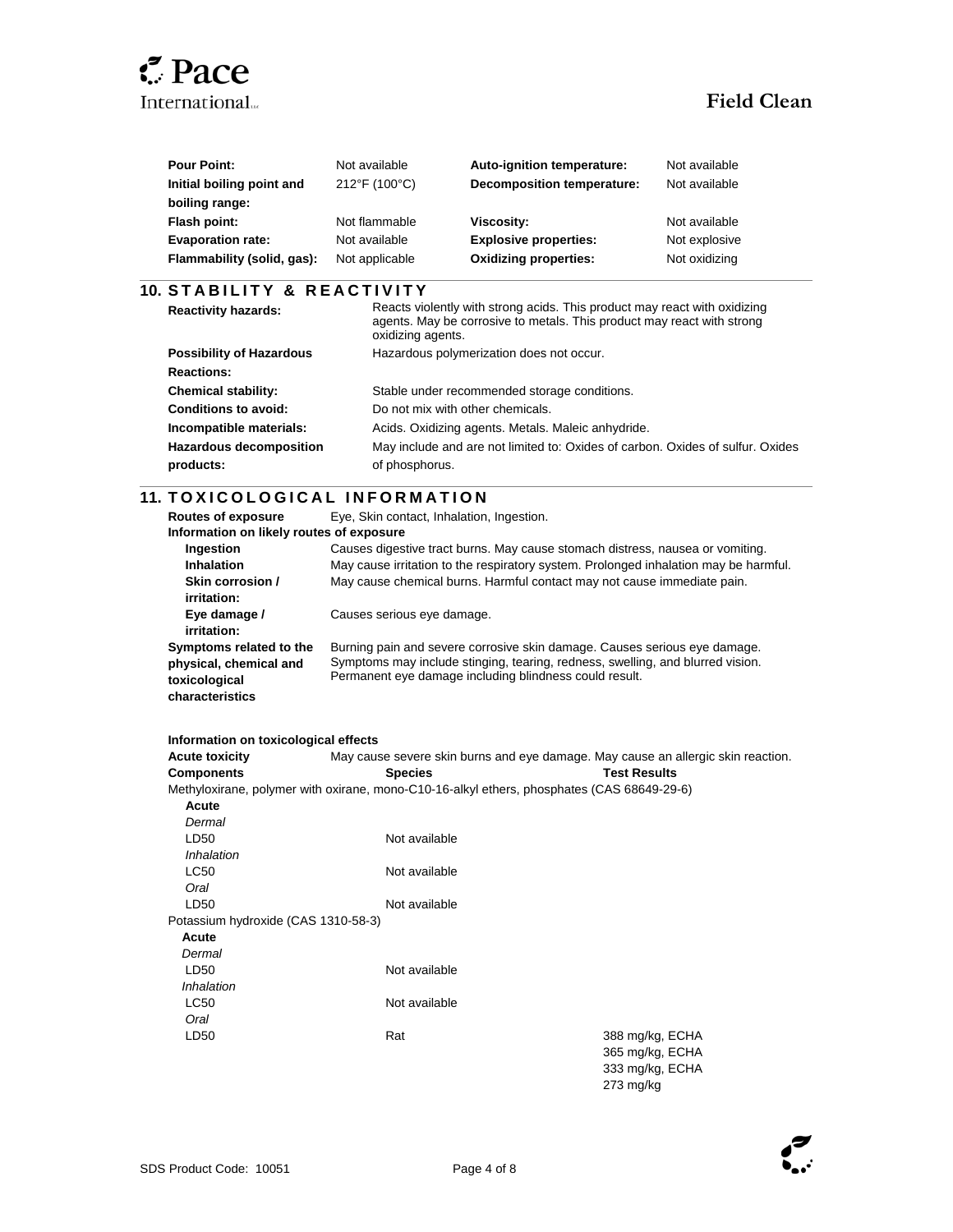

| Sodium alkylbenzene sulfonate (CAS 68411-30-3) |                                                                                                                        |                                           |
|------------------------------------------------|------------------------------------------------------------------------------------------------------------------------|-------------------------------------------|
| Acute                                          |                                                                                                                        |                                           |
| Dermal                                         |                                                                                                                        |                                           |
| LD50                                           | Rat                                                                                                                    | > 2000 mg/kg, 24 Hours                    |
| Inhalation                                     |                                                                                                                        |                                           |
| LC50                                           | Not available                                                                                                          |                                           |
| Oral<br>LD50                                   | Rat                                                                                                                    | 1080 mg/kg                                |
|                                                |                                                                                                                        | 404 mg/kg                                 |
| Sodium Naphthalenesulfonate (CAS 532-02-5)     |                                                                                                                        |                                           |
| Acute                                          |                                                                                                                        |                                           |
| Dermal                                         |                                                                                                                        |                                           |
| LD50                                           | Not available                                                                                                          |                                           |
| <i><b>Inhalation</b></i>                       |                                                                                                                        |                                           |
| LC50                                           | Not available                                                                                                          |                                           |
| Oral                                           |                                                                                                                        |                                           |
| LD50                                           | Rat                                                                                                                    | 13900 mg/kg, Sigma Aldrich                |
| Sodium tripolyphosphate (CAS 7758-29-4)        |                                                                                                                        |                                           |
| Acute<br>Dermal                                |                                                                                                                        |                                           |
| LD <sub>50</sub>                               | Rabbit                                                                                                                 |                                           |
|                                                |                                                                                                                        | >4640 mg/kg, 24 Hours<br>7940 mg/kg, LOLI |
| Inhalation                                     |                                                                                                                        |                                           |
| <b>LC50</b>                                    | Rat                                                                                                                    | $>0.4$ mg/L, 4 Hours                      |
| Oral                                           |                                                                                                                        |                                           |
| LD50                                           | Mouse                                                                                                                  | 3150 mg/kg                                |
|                                                | Rat                                                                                                                    | >2000 mg/kg                               |
|                                                |                                                                                                                        | 6340 mg/kg, ECHA                          |
|                                                |                                                                                                                        | 5010 mg/kg, ECHA                          |
|                                                |                                                                                                                        | 4750 mg/kg, ECHA                          |
|                                                |                                                                                                                        | 3100 mg/kg, LOLI                          |
|                                                |                                                                                                                        | 3000 mg/kg, ECHA                          |
|                                                |                                                                                                                        | 2300 mg/kg, ECHA                          |
| <b>Skin corrosion/irritation:</b>              | Causes severe skin burns and eye damage.                                                                               |                                           |
| Serious eye damage/eye                         | Causes serious eye damage.                                                                                             |                                           |
| Irritation:                                    |                                                                                                                        |                                           |
| <b>Respiratory sensitization:</b>              | Not a respiratory sensitizer.                                                                                          |                                           |
| <b>Skin sensitization:</b>                     | This product is not expected to cause skin sensitization.                                                              |                                           |
| Germ cell mutagenicity:                        | Non-hazardous by WHMIS/OSHA criteria.                                                                                  |                                           |
| Carcinogenicity:                               | No data available to indicate product or any components present at greater than                                        |                                           |
|                                                | 0.1%. Non-hazardous by WHMIS/OSHA criteria.                                                                            |                                           |
| <b>Reproductive toxicity:</b>                  | This product is not expected to cause reproductive or developmental effects. Non-<br>hazardous by WHMIS/OSHA criteria. |                                           |
| Teratogenicity:                                | Non-hazardous by WHMIS/OSHA criteria.                                                                                  |                                           |
| Specific target organ                          | Not classified.                                                                                                        |                                           |
| toxicity -                                     |                                                                                                                        |                                           |
| single exposure:                               |                                                                                                                        |                                           |
| Specific target organ                          | Not classified.                                                                                                        |                                           |
| toxicity -                                     |                                                                                                                        |                                           |
| repeated exposure:                             |                                                                                                                        |                                           |
| <b>Aspiration hazard:</b>                      | Material does not present an aspiration hazard.                                                                        |                                           |
| <b>Chronic effects:</b>                        | Prolonged inhalation may be harmful.                                                                                   |                                           |

 $\overline{a}$ 

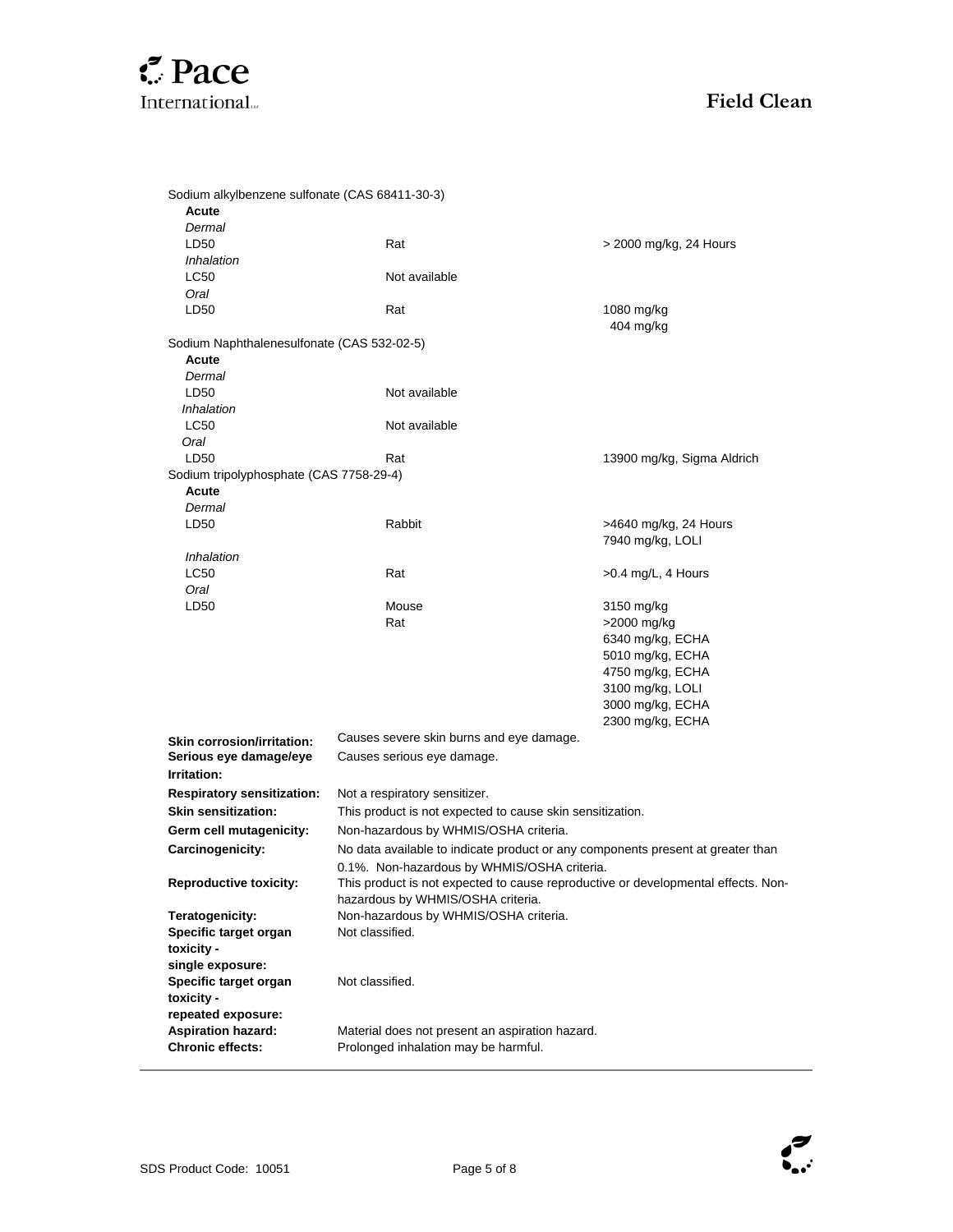l

### **12. ECOLOGICAL INFORMATION**

| <b>Ecotoxicity</b>                      |                                                                                           | See below                                                                                                                                                                                     |                            |
|-----------------------------------------|-------------------------------------------------------------------------------------------|-----------------------------------------------------------------------------------------------------------------------------------------------------------------------------------------------|----------------------------|
| Ecotoxicological data                   |                                                                                           |                                                                                                                                                                                               |                            |
| <b>Components</b>                       |                                                                                           | <b>Species</b>                                                                                                                                                                                | <b>Test Results</b>        |
| Potassium hydroxide (CAS 1310-58-3)     |                                                                                           |                                                                                                                                                                                               |                            |
| Aquatic                                 |                                                                                           |                                                                                                                                                                                               |                            |
| Fish                                    | <b>LC50</b>                                                                               | Western mosquitofish (Gambusia affinis)                                                                                                                                                       | 80 mg/L, 96 hours          |
|                                         |                                                                                           | Sodium alkylbenzene sulfonate (CAS 68411-30-3)                                                                                                                                                |                            |
| Algae                                   | IC <sub>50</sub>                                                                          | Algae                                                                                                                                                                                         | 9 mg/L, 72 Hours           |
| Crustacea                               | EC50                                                                                      | Daphnia                                                                                                                                                                                       | 0.63 mg/L, 48 Hours        |
| Aquatic                                 |                                                                                           |                                                                                                                                                                                               |                            |
| Fish                                    | <b>LC50</b>                                                                               | Rainbow trout, donaldson trout                                                                                                                                                                | $3.8 - 6.6$ mg/L, 96 hours |
|                                         |                                                                                           | (Oncorhynchus mykiss)                                                                                                                                                                         |                            |
| Sodium tripolyphosphate (CAS 7758-29-4) |                                                                                           |                                                                                                                                                                                               |                            |
| Aquatic                                 |                                                                                           |                                                                                                                                                                                               |                            |
| Crustacea                               | EC50                                                                                      | Water flea (Ceriodaphnia dubia)                                                                                                                                                               | 238.35 - 321.01 mg/L, 48   |
|                                         |                                                                                           |                                                                                                                                                                                               | hours                      |
|                                         | Persistence/ degradability:<br>No data is available on the degradability of this product. |                                                                                                                                                                                               |                            |
| <b>Bioaccumulative potential</b>        |                                                                                           |                                                                                                                                                                                               |                            |
| Mobility in soil:                       |                                                                                           | No data available.                                                                                                                                                                            |                            |
| <b>Mobility in general:</b>             |                                                                                           | Not available.                                                                                                                                                                                |                            |
| Other adverse effects:                  |                                                                                           | No other adverse environmental effects (e.g. ozone depletion, photochemical<br>ozone creation potential, endocrine disruption, global warming potential) are<br>expected from this component. |                            |

### **13. DISPOSAL CONSIDERATIONS**

| <b>Disposal instructions:</b>            | Recover or recycle if possible. Do not discharge into sewers, lakes, streams, or other<br>bodies of water. Disposal should be made in accordance with applicable regional,<br>national and local laws and regulations. Consult appropriate regulatory officials for<br>information on disposal, keeping in mind that local regulations may be more stringent<br>than regional or national requirements. |
|------------------------------------------|---------------------------------------------------------------------------------------------------------------------------------------------------------------------------------------------------------------------------------------------------------------------------------------------------------------------------------------------------------------------------------------------------------|
| Hazardous waste code                     | D002: Waste Corrosive material $[PH \le 2$ or $= >12.5$ , or corrosive to steel<br>The waste code should be assigned in discussion between the user, the producer and<br>the waste disposal company.                                                                                                                                                                                                    |
| Waste from residues /<br>unused products | Dispose of in accordance with local regulations. Empty containers or liners may retain<br>some product residues. This material and its container must be disposed of in a safe<br>manner (see: Disposal instructions).                                                                                                                                                                                  |
| Contaminated<br>packaging                | Since emptied containers may retain product residue, follow label warnings even after<br>container is emptied. Empty containers should be taken to an approved waste<br>handling site for recycling or disposal.                                                                                                                                                                                        |

### $\overline{\phantom{a}}$ **14. T R A N S P O R T I N F O R M A T I O N**

| ־חח                          |  |  |
|------------------------------|--|--|
| UN 3266                      |  |  |
| Corrosive liquid, basic,     |  |  |
| inorganic, n.o.s. (potassium |  |  |
| hydroxide)                   |  |  |
| 8                            |  |  |
| Ш                            |  |  |
| Not applicable               |  |  |
| IB3. T7. TP1. TP28           |  |  |
| 154                          |  |  |
| 203                          |  |  |
| 241                          |  |  |
|                              |  |  |



l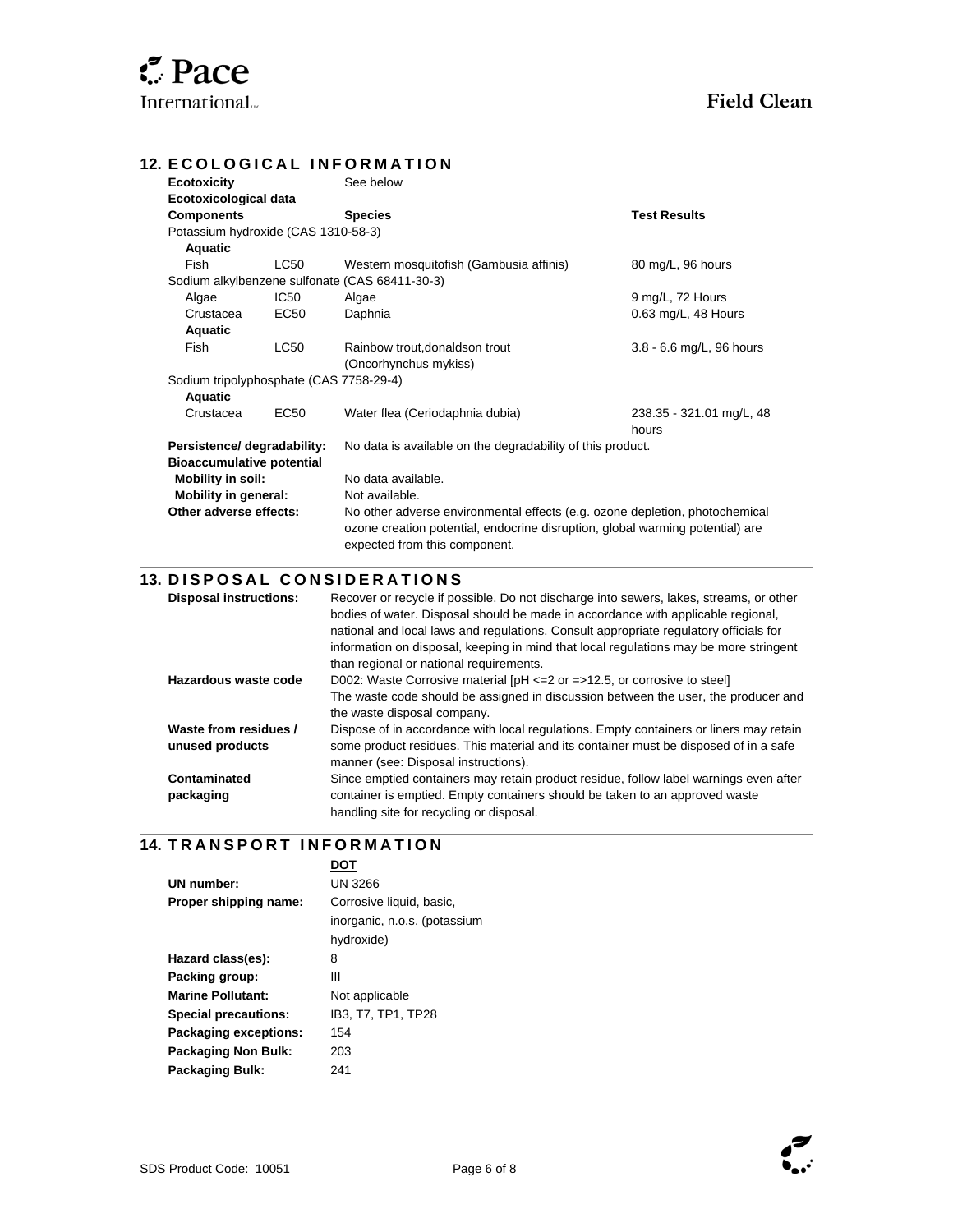| <b>15. REGULATORY INFORMATION</b>                                                                       |                                                                  |                |                                          |  |  |  |
|---------------------------------------------------------------------------------------------------------|------------------------------------------------------------------|----------------|------------------------------------------|--|--|--|
| <b>US FEDERAL</b><br>This product is a "Hazardous Chemical" as defined by the OSHA Hazard Communication |                                                                  |                |                                          |  |  |  |
| <b>REGULATIONS</b><br>Standard, 29 CFR 1910.1200.                                                       |                                                                  |                |                                          |  |  |  |
| Clean Air Act (CAA) Section 112 Hazardous Air Pollutants (HAPs) List                                    |                                                                  |                |                                          |  |  |  |
|                                                                                                         | Naphthalene (CAS 91-20-3)                                        |                | Listed                                   |  |  |  |
| Clean Air Act (CAA) Section 112(r) Accidental Release Prevention (40 CFR 68.130)                        |                                                                  |                |                                          |  |  |  |
|                                                                                                         |                                                                  |                | Not regulated.                           |  |  |  |
| TSCA Section 12(b) Export Notification (40 CFR 707, Subpt. D)                                           |                                                                  |                |                                          |  |  |  |
|                                                                                                         |                                                                  |                | Not regulated.                           |  |  |  |
| <b>CERCLA Hazardous Substance List (40 CFR 302.4)</b>                                                   |                                                                  |                |                                          |  |  |  |
|                                                                                                         | Naphthalene (CAS 91-20-3)                                        |                | Listed                                   |  |  |  |
|                                                                                                         | Potassium hydroxide (CAS 1310-58-3)                              |                | Listed                                   |  |  |  |
|                                                                                                         | Sodium tripolyphosphate (CAS 7758-29-4)                          |                | Listed                                   |  |  |  |
| US. OSHA Specifically Regulated Substances (29 CFR 1910.1001-1050)                                      |                                                                  |                |                                          |  |  |  |
|                                                                                                         |                                                                  |                | Not listed.                              |  |  |  |
| <b>Superfund Amendments and</b>                                                                         | <b>Hazard Categories</b>                                         |                | Immediate Hazard - Yes                   |  |  |  |
| <b>Reauthorization Act of 1986</b>                                                                      |                                                                  |                | Delayed Hazard - No                      |  |  |  |
| (SARA)                                                                                                  |                                                                  |                | Fire Hazard - No<br>Pressure Hazard - No |  |  |  |
|                                                                                                         |                                                                  |                | Reactivity Hazard - No                   |  |  |  |
| SARA 302 Extremely hazardous substance                                                                  | <b>No</b>                                                        |                |                                          |  |  |  |
| SARA 311/312 Hazardous chemical                                                                         | <b>No</b>                                                        |                |                                          |  |  |  |
| SARA 313 (TRI reporting)                                                                                |                                                                  | Not regulated. |                                          |  |  |  |
|                                                                                                         |                                                                  |                |                                          |  |  |  |
| <b>US STATE</b><br><b>REGULATIONS</b><br>US - California Hazardous Substances (Director's):             |                                                                  |                |                                          |  |  |  |
|                                                                                                         | Naphthalene (CAS 91-20-3)                                        |                | Listed                                   |  |  |  |
| Potassium hydroxide (CAS 1310-58-3)                                                                     |                                                                  |                | Listed                                   |  |  |  |
|                                                                                                         | Sodium tripolyphosphate (CAS 7758-29-4)                          |                | Listed                                   |  |  |  |
| US - Illinois Chemical Safety Act: Listed substance                                                     |                                                                  |                |                                          |  |  |  |
|                                                                                                         | Naphthalene (CAS 91-20-3)<br>Potassium hydroxide (CAS 1310-58-3) |                | Listed<br>Listed                         |  |  |  |
|                                                                                                         | Sodium tripolyphosphate (CAS 7758-29-4)                          |                | Listed                                   |  |  |  |
| US - Louisiana Spill Reporting: Listed substance                                                        |                                                                  |                |                                          |  |  |  |
|                                                                                                         | Naphthalene (CAS 91-20-3)                                        |                | Listed                                   |  |  |  |
|                                                                                                         | Potassium hydroxide (CAS 1310-58-3)                              |                | Listed                                   |  |  |  |
|                                                                                                         | Sodium tripolyphosphate (CAS 7758-29-4)                          |                | Listed                                   |  |  |  |
| US - Minnesota Haz Subs: Listed substance                                                               |                                                                  |                |                                          |  |  |  |
| Naphthalene (CAS 91-20-3)                                                                               |                                                                  |                | Listed                                   |  |  |  |
| Potassium hydroxide (CAS 1310-58-3)                                                                     |                                                                  |                | Listed                                   |  |  |  |
|                                                                                                         |                                                                  |                |                                          |  |  |  |
| US - New Jersey RTK - Substances: Listed substance                                                      |                                                                  |                |                                          |  |  |  |
|                                                                                                         | Naphthalene (CAS 91-20-3)                                        |                | Listed                                   |  |  |  |
|                                                                                                         | Potassium hydroxide (CAS 1310-58-3)                              |                | Listed                                   |  |  |  |
| US - Texas Effects Screening Levels: Listed substance                                                   |                                                                  |                |                                          |  |  |  |
|                                                                                                         | Naphthalene (CAS 91-20-3)                                        |                | Listed                                   |  |  |  |
|                                                                                                         | Potassium hydroxide (CAS 1310-58-3)                              |                | Listed                                   |  |  |  |
|                                                                                                         | Sodium tripolyphosphate (CAS 7758-29-4)                          |                | Listed                                   |  |  |  |
| US. Massachusetts RTK - Substance List                                                                  |                                                                  |                |                                          |  |  |  |
|                                                                                                         | Naphthalene (CAS 91-20-3)                                        |                | Listed                                   |  |  |  |
|                                                                                                         | Potassium hydroxide (CAS 1310-58-3)                              |                | Listed                                   |  |  |  |
| Sodium tripolyphosphate (CAS 7758-29-4)<br>Listed                                                       |                                                                  |                |                                          |  |  |  |
| US. New Jersey Worker and Community Right-to-Know Act                                                   |                                                                  |                |                                          |  |  |  |
|                                                                                                         | Naphthalene (CAS 91-20-3)                                        |                | Listed                                   |  |  |  |